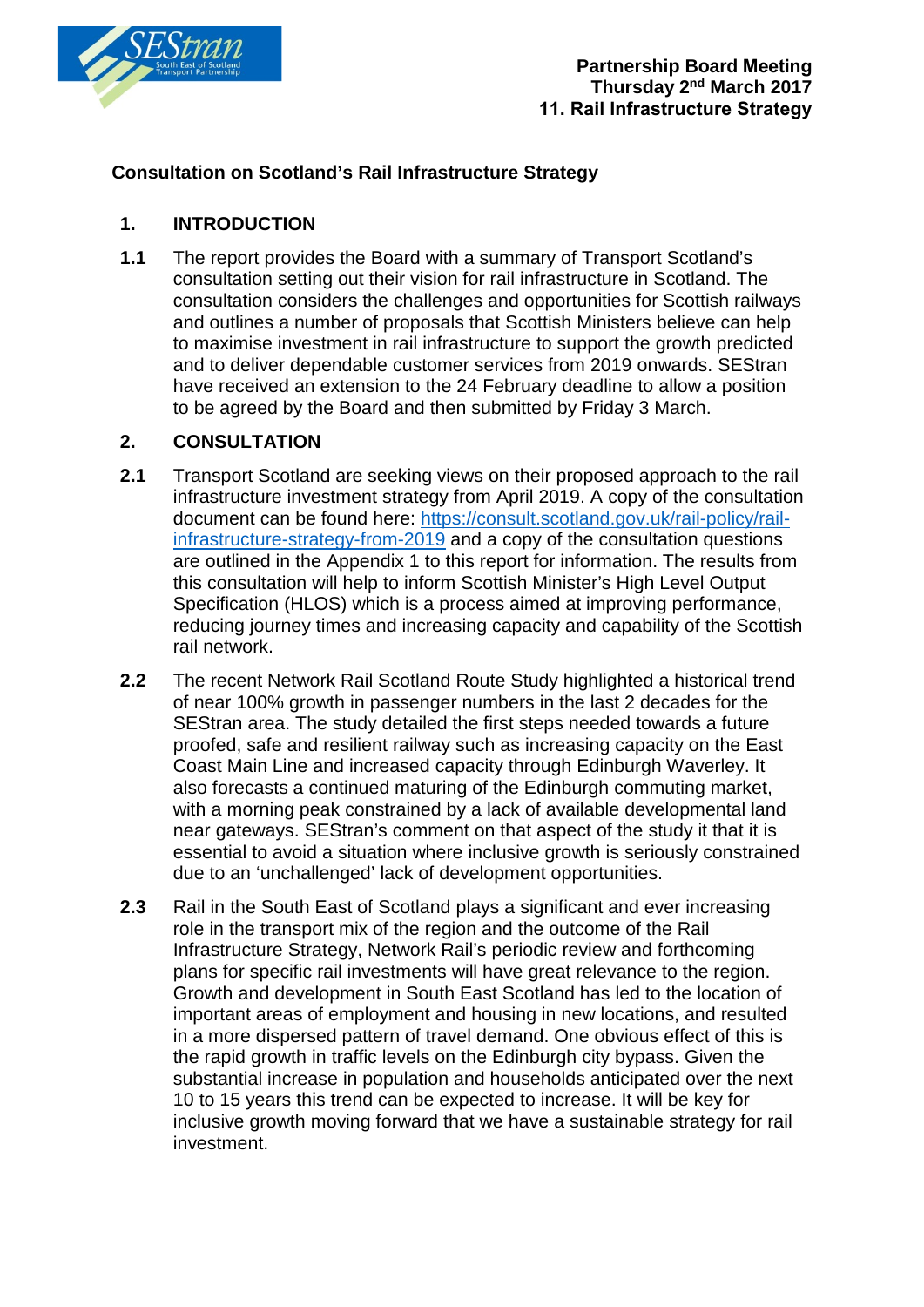- **2.4** Rail services in the SEStran area were used by 43 million passengers in 2014/15, with a significant focus on gateways such as Waverley and Haymarket. This level of demand represents nearly a quarter of the total Scottish usage. Indeed, rail usage growth in the SEStran area since the end of the recession has been close to 6% per annum, higher than both Scottish and UK averages analysing Office of Rail Regulation (ORR) figures. There is also clearly a significant role for Rail Freight services. Albeit with a clear potential for reduction in volume, given amongst other factors, the ending of significant coal-fired power production within the SEStran area, but hopefully there is also an opportunity for greater inter-modal freight traffic.
- **2.5** Transport Scotland have been clear that this consultation is on the strategic pillars of an infrastructure strategy and not on specific projects (see Appendix 2). Therefore, this paper does not go into detail on specific priority projects for SEStran but Chief Officers were keen that a list was submitted as part of our consultation response. Instead it is proposed that we support the outlined vision and approach in our response. Whilst, highlighting that there continues to be key connectivity priorities around major Edinburgh gateways, Falkirk and Clackmannshire to both Edinburgh and Glasgow and also clear gaps in cross-regional connectivity with East Lothian and Midlothian, clear growth potential in West Lothian, as well as a need for continued analysis of further enhancement to Borders infrastructure and services, alongside increased investment in key Fife based infrastructure and service priorities.
- **2.6** One of the specific issues the Strategy consultation raises is the previous establishment of several broad-based funding streams e.g. Station Funds, a Freight Fund and the need for a discussion as to whether these should continue into the future. There has previously been clear support within SEStran for the continuation of these funds but also a recognition that whilst well-intentioned they may not be the best way in the future for delivering certain investments. It could also be seen as sensible given the scarcity of resource to consider a move towards a more flexible and responsive approach to planning scheme delivery which enables the delivery of a wellplanned, realistically timetabled and robustly financed approach.
- **2.7** Within the SEStran area, rail is becoming an increasingly significant mode for local journeys, and is the best alternative to car use for longer distance commuter journeys. Between 2001 and 2011, the proportion of SEStran residents travelling to work by train increased by over 40%. Whilst, this may be due to as the Scotland Route Study suggests, that the regional geography prevents car-based commuting from achieving high market shares into many of the key employment areas, this shouldn't be a source of complacency in terms of continued objectives of a greater modal share for sustainable and collective modes of travel. It would seem integral to the Scottish climate change commitments that we continue with a strategic approach to rail infrastructure investment that facilitates outcomes that reduce further emissions from transport but also make our infrastructure resilience to the change in climate which is already unavoidable given previous cumulative emissions.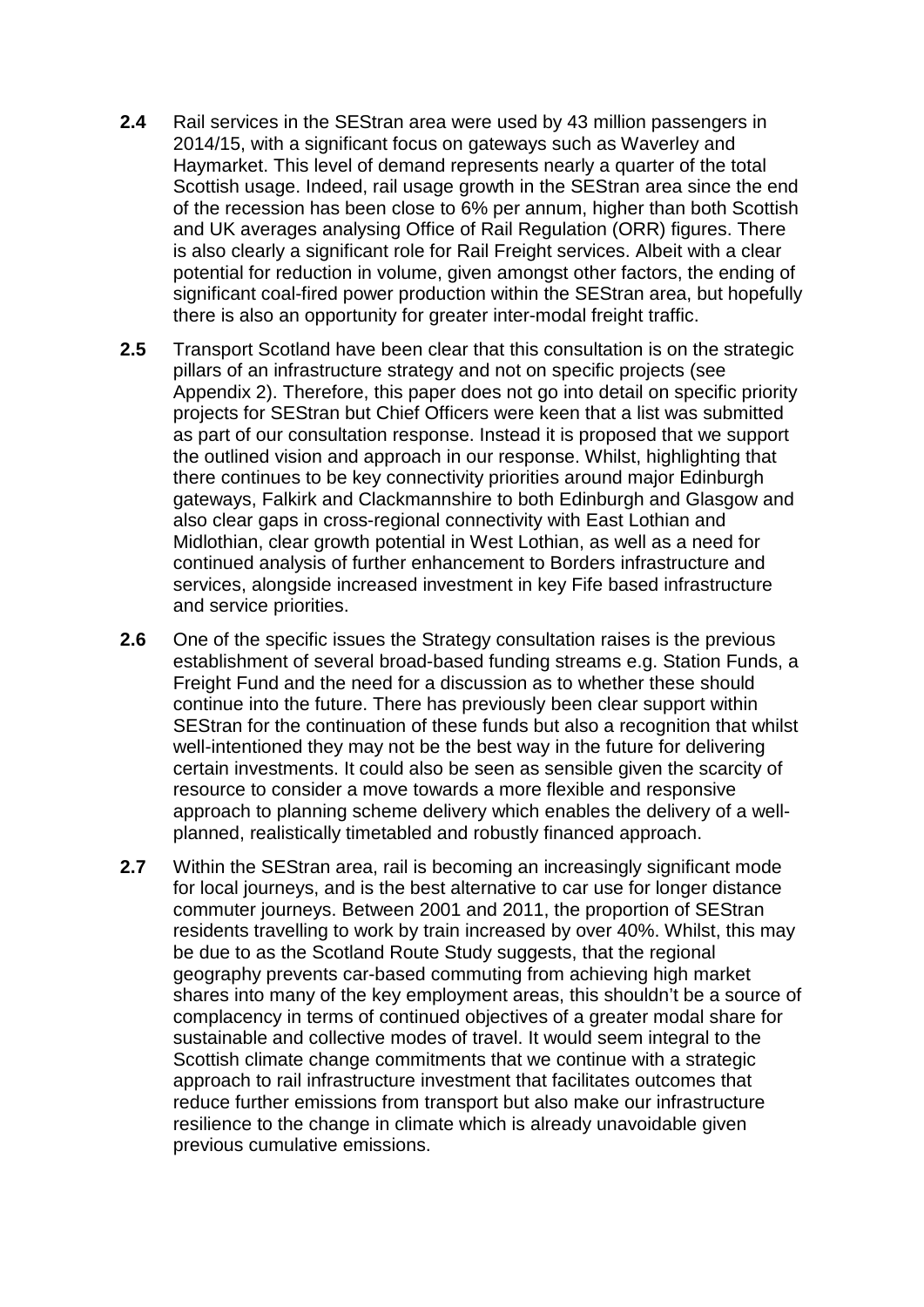- **2.8** Members have pointed to the increasing need to continue with the electrification of the rail network within the SEStran area to deliver the ambitions of the Scottish Government's Draft Climate Change Plan (RPP3) and companion draft Scottish Energy Strategy, outlined in greater detail in Item 12 of this agenda. Indeed, SEStran has commented in our evidence to the Scottish Parliament's Committee scrutiny process of the RPP3, that the draft Strategy and RPP3 focus on reducing the emissions impact of individualised modes of transport must not implicitly or inadvertently be allowed to strategically promote greater use of individual motorised modes over collective or active modes and so potentially contribute to the further decline of rail modes of transport. Rail will have a critical role to play in the collective transport of goods and individuals over the next 30 years or so in order to meet the 2050 Climate Change Emissions targets. It is critical that the strategy for investment and pricing of rail to consumers reflects that and the wider national transport strategy or Climate Change Plan does not inadvertently impact on this mass form of transport by promotion of ultra low emission individualised modes of transport impacting albeit not environmentally but significantly in terms of the economic and social costs of congestion and accessibility for the wider economy.
- **2.9** Investment in Rail is also critical for the continued inclusive growth of not only South-East of Scotland but Scotland as a whole. Whether that is longer-term connectivity investment regarding High-Speed Rail or short/medium term investment in East Coast Main line connectivity for example. SEStran as part of the East Coast Mainline Authorities (ECMA) alliance view this line as not "just" a railway, but a key strategic economic artery for the UK. In Scotland it connects all of Scotland's 7 Cities with London and the intervening regional economies of the UK's East Coast. It is also critical that the complementary investment in High Speed 2 services to Yorkshire and the north is made by 2032, so that the East Coast route can be freed up to let the nation [and regions] benefit more easily economically e.g. expansion of commuter services and stations in the expanding Edinburgh City Region. ECMA research shows this investment will represent excellent value for money delivering up to well over £3 of economic benefit for every £1 spent. This ratio goes up to nearly £6 when through HS2 East services are added. However, with resources tight we need a discussion about how we best fund investment in the timescale of Strategic Transport Projects Review 2.
- **2.10** The consultation also seeks comment on how trade-offs between different types of investments will be prioritised, alternative sources of funding for an investment programme, proposes an approach to specifying performance outputs and how these are balanced with wider priorities. There are also specific questions on safety and in particular closure of level crossings, as well as how innovation can be supported in the future delivery of rail infrastructure. The report also asks about other sources of funding and it will be important that the Strategy moving forward is closely aligned with the Review of the Planning System, its proposals to put infrastructure first and associated Infrastructure Levy. The Scottish Government recognise that it will not address challenges surrounding securing collective contributions for strategic infrastructure. It is not proposed that the levy replaces national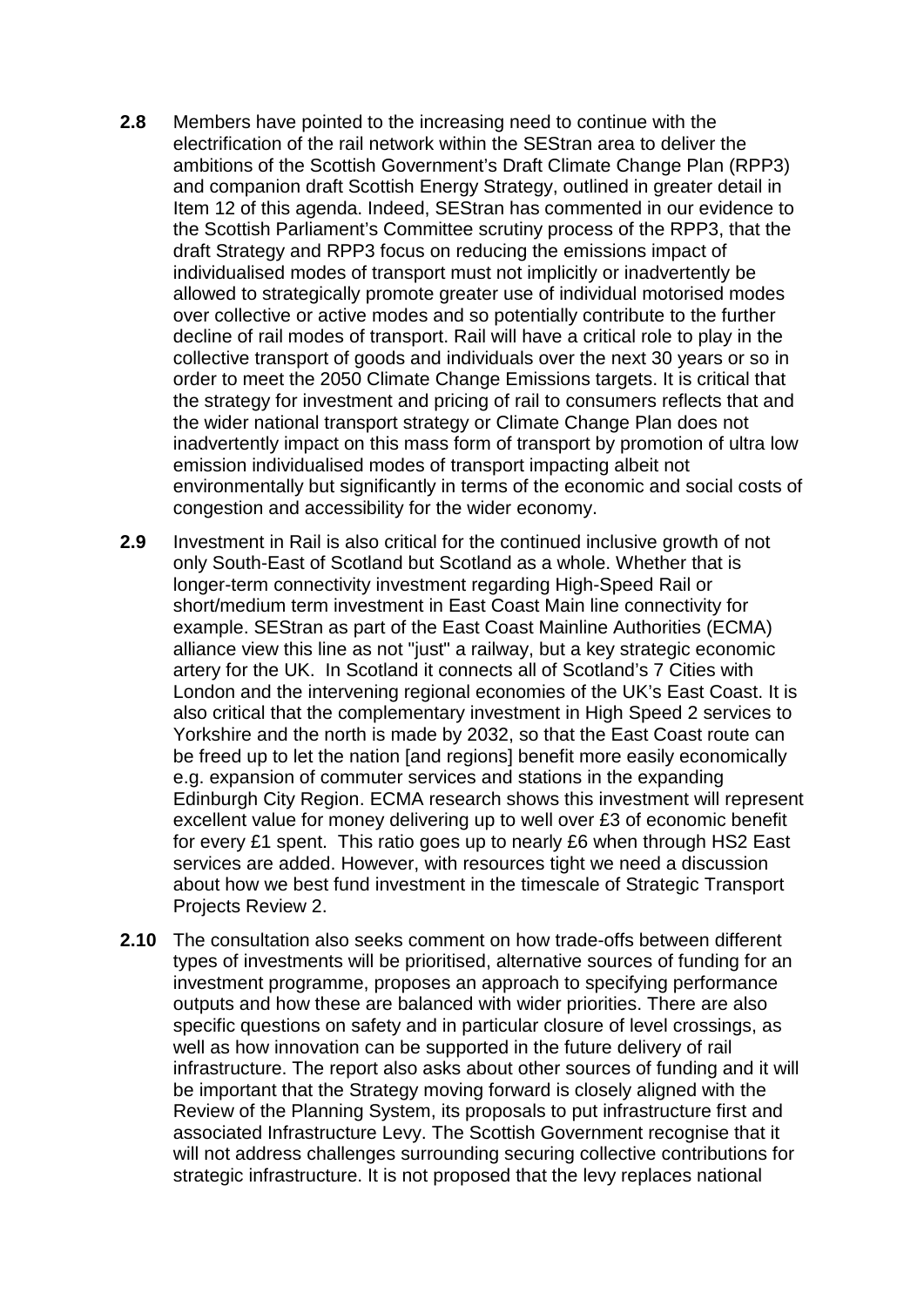investment or investment secured via Section 75 agreements but it may be important that it also relates to any specific delivery aspects of rail infrastructure and that other initiatives such as potential future discretionary taxation powers to Cities e.g. tourist taxes as part of City Deals, can be utilised and invested in the proposed strategic rail improvements with the current/future regulatory or legal frameworks.

- **2.11** There has been comments that in future the results of any performance framework should be explicitly utilised in determining the types of investment prioritised to enable a direct correlation between complaints and investment. There is also the related issue of the new powers devolved to the Scottish Government concerning consumer protection and the proposal outlined in the Strategic Assessment of Markets in Scotland for a Consumer Scotland taskforce. It would be useful to consider how transport and specifically rail users consumer experience could be considered in setting new performance targets to enhance consumer experience and prevent consumer detriment. The Scottish Government's recent statement in December 2016 on consumer protection highlighted the need to deliver better outcomes for consumers and business and to take action to better measure impact of outcomes.
- **2.12** The need to design future infrastructure so that there is "headroom" expansion for success e.g. Alloa and Borders railways released latent demand is perhaps a key trade-off to consider in prioritising different types of investment albeit it could delay the delivery of schemes given resource will be used to deliver capacity in the absence of current demand. Also the need for an increasing planning of transport strategy alongside land-use development to ensure preventative action at the start is built into the system could be a key innovation moving forward in the management and delivery of rail infrastructure. A large proportion of the SEStran population live within a small distance of a rail station(s) it will be key that smart ticketing and active travel provides opportunities for interchange between modes moving forward. There is also potentially a need to consider as Scotland's transitions to an Inclusive Growth pathway for economic development about how projects and services are analysed in terms of economic benefit return in order to capture the non-tangible and agglomeration impacts of an Inclusive Growth agenda on the investment in the Scottish and in particular SEStran rail network in the future.

### **3. CONCLUSION / RECOMMENDATIONS**

**3.1** The Board are invited to provide comment on the consultation paper and mandated the Chair to sign off the consultation response by 3 March.

#### George Eckton **Partnership Director** 23rd February 2017

| <b>Policy Implications</b> | Strategy has potential for significant impact on<br>the delivery of rail aspirations for SEStran area. |
|----------------------------|--------------------------------------------------------------------------------------------------------|
|                            |                                                                                                        |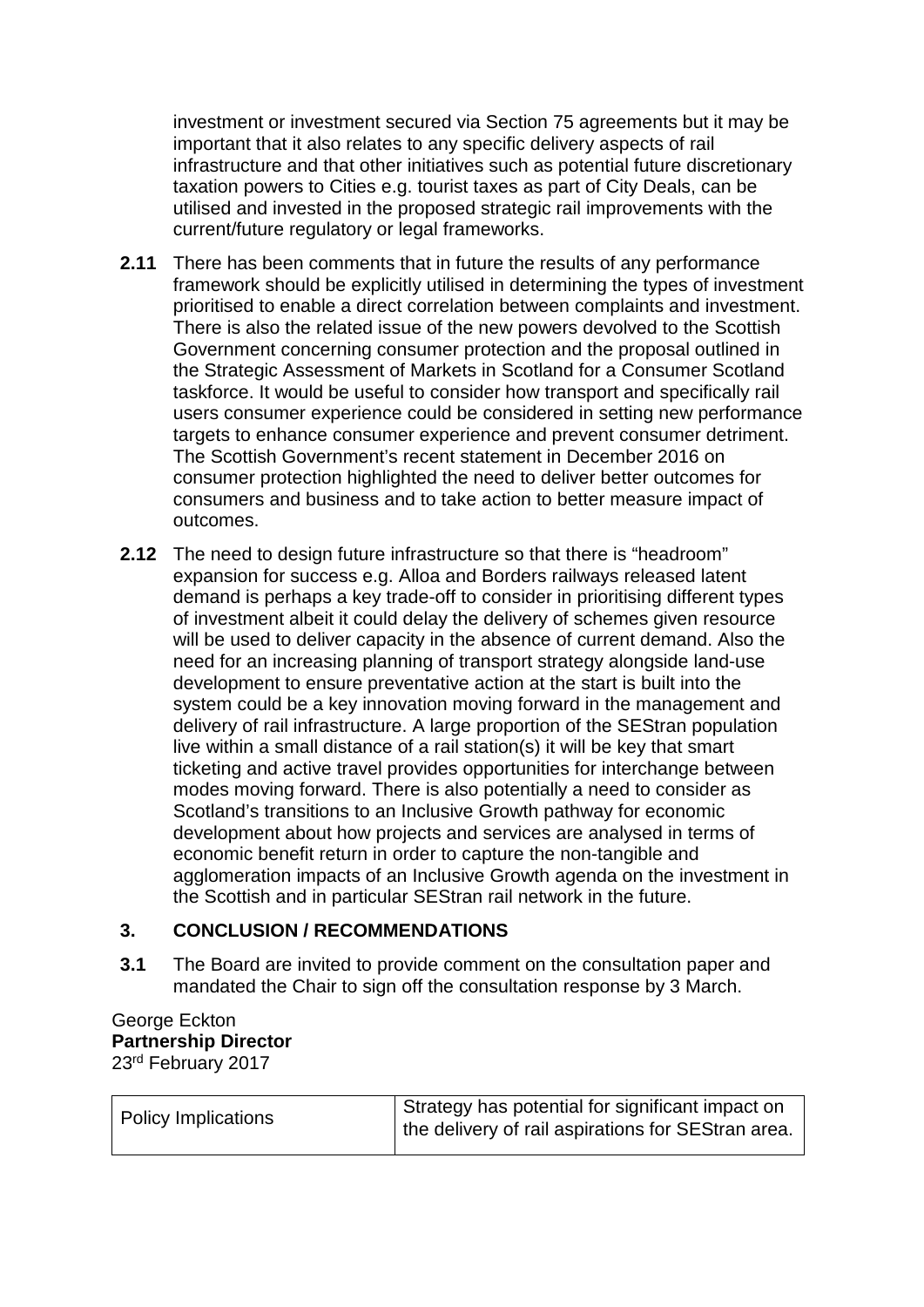| <b>Financial Implications</b>      | <b>None</b>                                                                                                                                                              |
|------------------------------------|--------------------------------------------------------------------------------------------------------------------------------------------------------------------------|
| Equalities Implications            | Potential to increase rail access to areas where<br>currently under-represented in terms of direct<br>access and enable the delivery of socio-<br>economic regeneration. |
| <b>Climate Change Implications</b> | The potential for further growth of travel to be<br>accommodated on collective modes of<br>transport and reduce latent demand for space<br>on the regional road network. |

**Appendix 1** – List of Consultation Questions

**Appendix 2** – List of SEStran Strategic Projects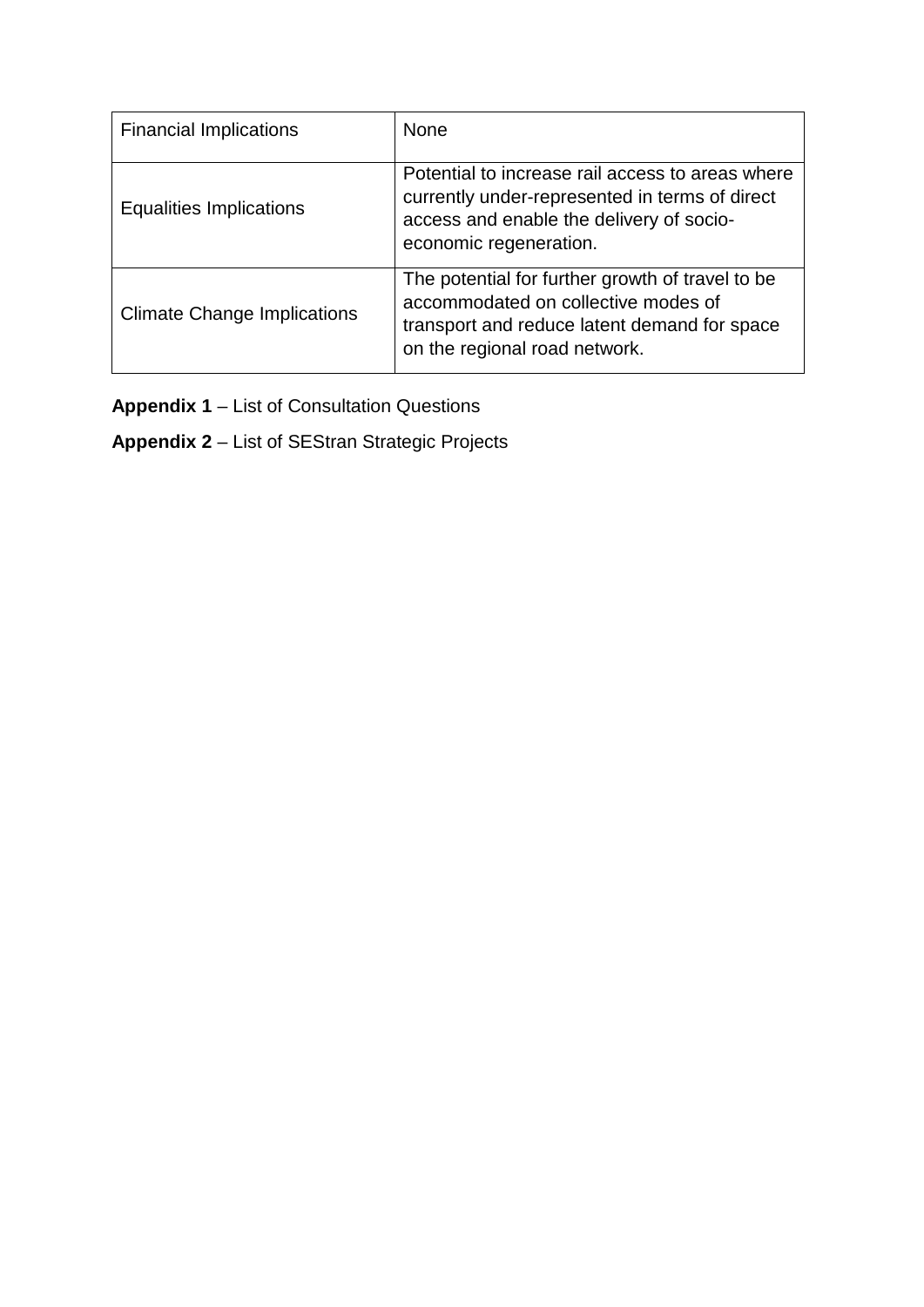#### **Consultation Questions 11. Appendix 1**

- 1. Do you agree with our vision and approach? Will they help us to achieve the Scottish Government's purpose of increasing sustainable and inclusive economic growth?
- 2. How might we make trade-offs and prioritise between different types of investments, while ensuring that our actions are aligned with our vision?

Note that this question refers to the types of trade-offs that may be required (e.g. where improvements to journey times may impact on levels of connectivity, or vice versa) rather than actual names/locations of schemes promoted or supported by stakeholders.

- 3. Do you support the move to a more flexible 'pipeline' approach to scheme delivery, that does not force us to make early decisions on a detailed specification prior to the commencement of the five-year regulatory control period, without receipt of a robust business case?
- 4. What are your views on the retention or removal of individual ring-fenced funds?
- 5. What alternative sources of funding could be used to help deliver the rail investment programme?
- 6. Do you agree with our approach to emissions reductions and climate change adaptation? What else should be considered?
- 7. Do you agree with the proposed approach to specifying performance outputs?
- 8. How should performance be balanced against the wider priorities for reduced journey times and the full utilisation of existing and new capacity?
- 9. Do you have a view on our approach to safety? How can the closure of level crossings be better supported?
- 10.Do you support our approach to innovation and new technologies?
- 11.Do you have any other views on how innovation could be better supported through the HLOS process and Network Rail's broader management of the rail infrastructure?